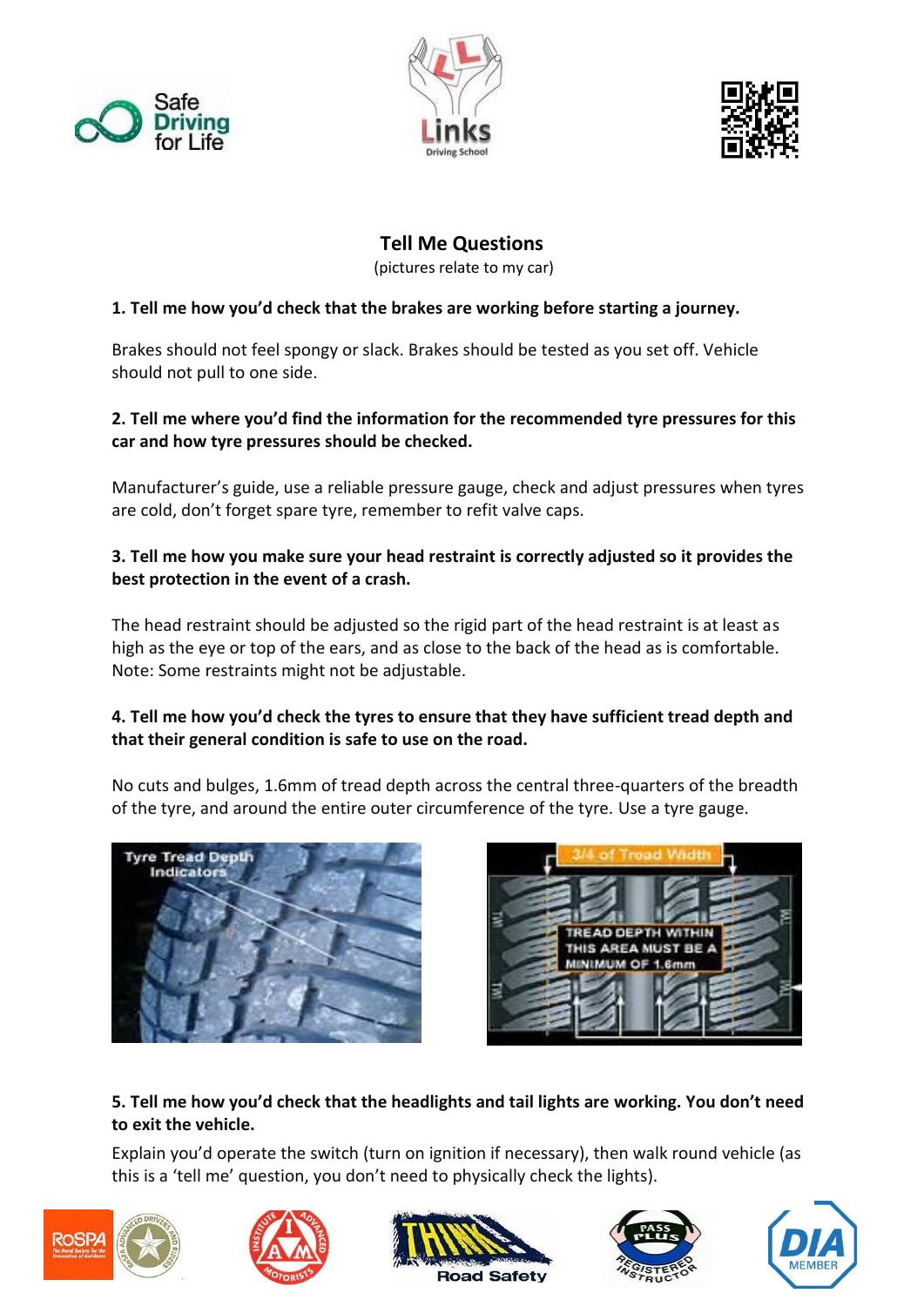





## **6. Tell me how you'd know if there was a problem with your anti-lock braking system.**

**Orange** warning light should illuminate on dashboard if there is a fault with the anti-lock braking system.



#### **7. Tell me how you'd check the direction indicators are working. You don't need to exit the vehicle.**

Explain you'd operate the switch (turn on ignition if necessary), and then walk round vehicle (as this is a 'tell me' question, you don't need to physically check the lights).

#### **8. Tell me how you'd check the brake lights are working on this car.**

Explain you would push down on the brake pedal and make use of reflections in windows or doors, or ask someone to help.

## **9. Tell me how you'd check the power-assisted steering is working before starting a journey.**

If the steering becomes heavy, the system may not be working properly. Before starting a journey, 2 simple checks can be made. Gentle pressure on the steering wheel, maintained while the engine is started, should result in a slight but noticeable movement as the system begins to operate. Alternatively turning the steering wheel just after moving off will give an immediate indication that the power assistance is functioning.

## **10. Tell me how you'd switch on the rear fog light(s) and explain when you'd use it/them. You don't need to exit the vehicle.**

Operate fog switch (turn on dipped headlights and ignition if necessary). Check dashboard for warning light and explain would turn on when visibility is less than **100 metres**.

## **11. Tell me how you switch your headlight from dipped to main beam and explain how you'd know the main beam is on.**

Move left stick towards dashboard (with ignition or engine on if necessary)and check on the dashboard that the **blue** main beam warning light is displayed









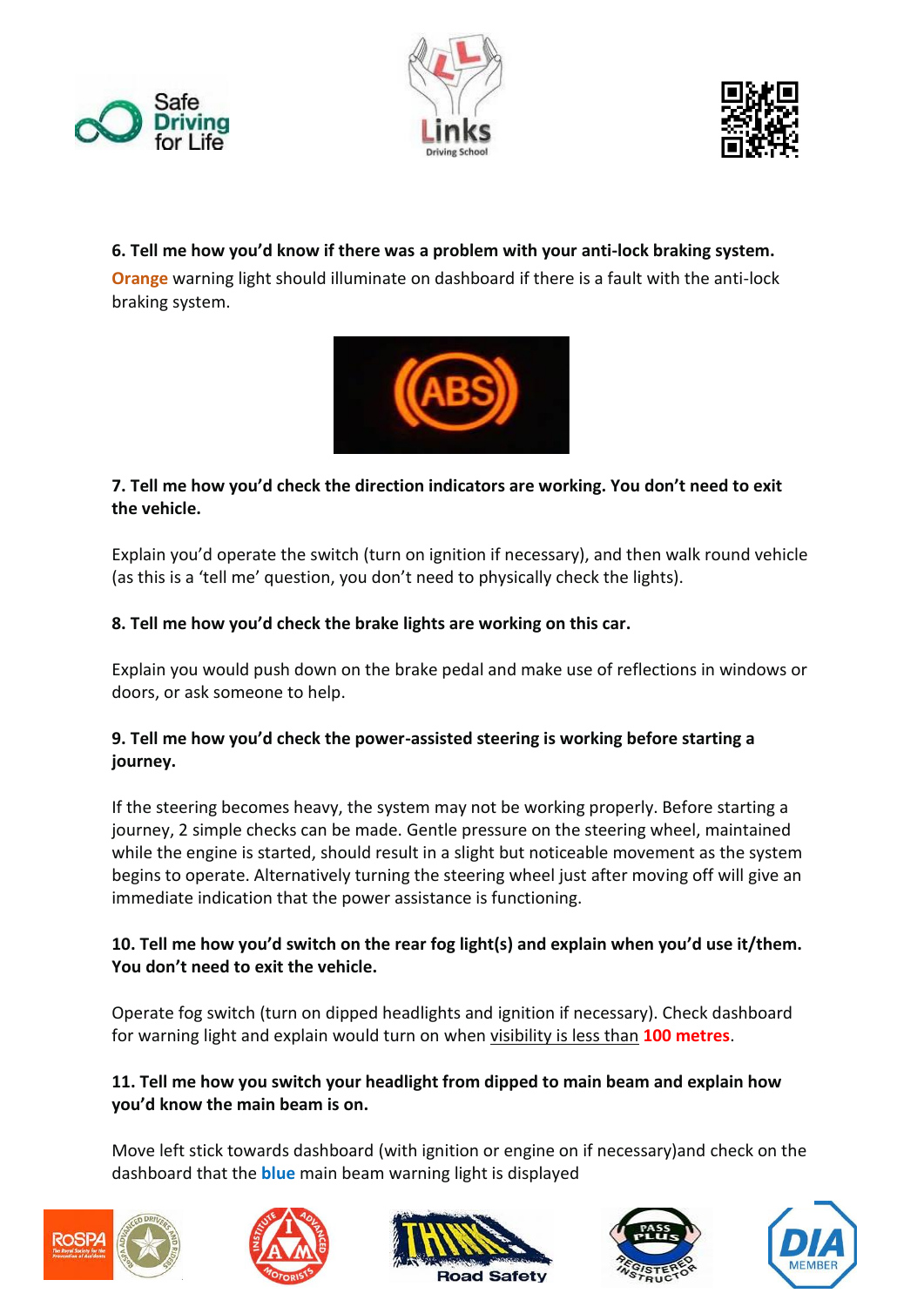





#### **12. Open the bonnet and tell me how you'd check that the engine has sufficient oil.**

Identify dipstick/oil level indicator, describe check of oil level against the minimum and maximum markers when the engine is cold (pull out dipstick, wipe clean, put back in and pull out again)





## **13. Open the bonnet and tell me how you'd check that the engine has sufficient engine coolant.**

Identify high and low-level markings on header tank where fitted or radiator filler cap, and describe how to top up to correct level (when engine is cold)



Maximum level mark

**14. Open the bonnet and tell me how you'd check that you have a safe level of hydraulic brake fluid.**

Identify reservoir, check level against high/low markings on side of container.